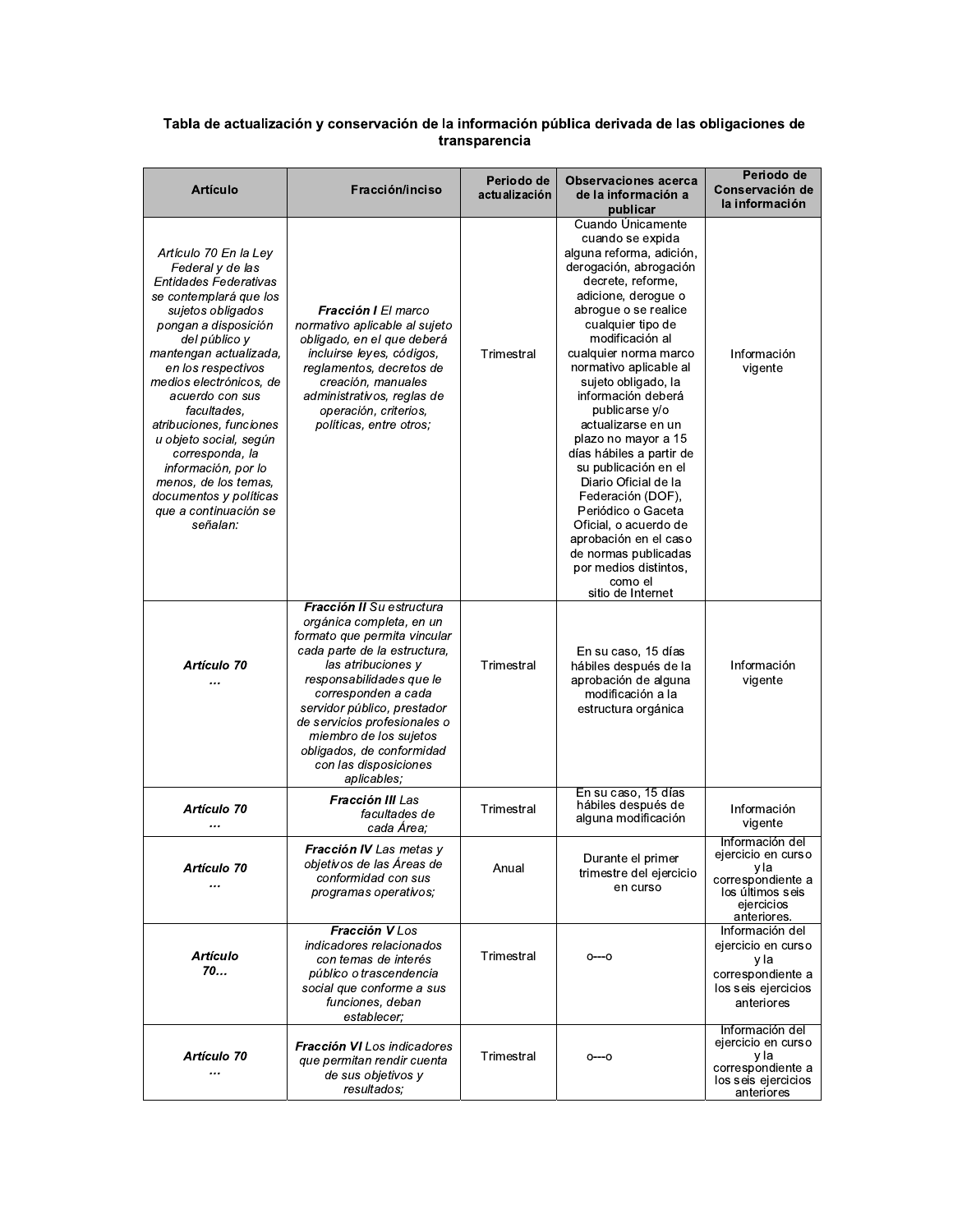| Artículo 70<br>        | Fracción VII El directorio de<br>todos los Servidores<br>Públicos, a partir del nivel de<br>jefe de departamento o su<br>equivalente, o de menor<br>nivel, cuando se brinde<br>atención al público; manejen<br>o apliquen recursos públicos;<br>realicen actos de autoridad o<br>presten servicios<br>profesionales bajo el<br>régimen de confianza u<br>honorarios y personal de<br>base.<br>El directorio deberá incluir,<br>al menos el nombre, cargo<br>o nombramiento asignado,<br>nivel del puesto en la<br>estructura orgánica, fecha<br>de alta en el cargo,<br>número telefónico,<br>domicilio para recibir<br>correspondencia y<br>dirección de<br>correo electrónico oficiales; | Trimestral | En su caso, 15 días<br>hábiles después de<br>alguna modificación                                                                                                                      | Información<br>vigente.                                                                                |
|------------------------|--------------------------------------------------------------------------------------------------------------------------------------------------------------------------------------------------------------------------------------------------------------------------------------------------------------------------------------------------------------------------------------------------------------------------------------------------------------------------------------------------------------------------------------------------------------------------------------------------------------------------------------------------------------------------------------------|------------|---------------------------------------------------------------------------------------------------------------------------------------------------------------------------------------|--------------------------------------------------------------------------------------------------------|
| Artículo 70<br>        | Fracción VIII La<br>remuneración bruta y neta<br>de todos los Servidores<br>Públicos de base o de<br>confianza, de todas las<br>percepciones, incluyendo<br>sueldos, prestaciones,<br>gratificaciones, primas,<br>comisiones, dietas, bonos,<br>estímulos, ingresos y<br>sistemas de<br>compensación, señalando<br>la periodicidad de dicha                                                                                                                                                                                                                                                                                                                                                | Semestral  | En caso de que exista<br>alguna modificación<br>antes de la conclusión<br>del periodo, la<br>información deberá<br>actualizarse a más<br>tardar en los 15 días<br>hábiles posteriores | Información del<br>ejercicio en curso<br>y la<br>correspondiente al<br>ejercicio inmediato<br>anterior |
| Artículo 70<br>        | remuneración;<br>Fracción IX Los gastos de<br>representación y viáticos,<br>así<br>como el objeto e<br>informe de comisión                                                                                                                                                                                                                                                                                                                                                                                                                                                                                                                                                                 | Trimestral | $0^{--}0$                                                                                                                                                                             | Información del<br>ejercicio en curso<br>y la<br>correspondiente al<br>ejercicio anterior              |
| Artículo<br>70         | correspondiente;<br>Fracción X El número total<br>de las plazas y del personal<br>de base y confianza,<br>especificando el total de las<br>vacantes, por nivel de<br>puesto, para cada unidad<br>administrativa:                                                                                                                                                                                                                                                                                                                                                                                                                                                                           | Trimestral | 0---0                                                                                                                                                                                 | Información<br>vigente                                                                                 |
| Artículo 70<br>        | Fracción XI Las<br>contrataciones de servicios<br>profesionales por honorarios,<br>señalando los nombres de<br>los prestadores de servicios.<br>los servicios contratados, el<br>monto de los honorarios y el<br>periodo de<br>contratación:                                                                                                                                                                                                                                                                                                                                                                                                                                               | Trimestral | $O^{--}O$                                                                                                                                                                             | Información del<br>ejercicio en curso<br>y la<br>correspondiente al<br>ejercicio anterior              |
| <b>Artículo 70</b><br> | Fracción XII La información<br>en Versión Pública de las<br>declaraciones patrimoniales<br>de los Servidores Públicos<br>que así lo determinen, en<br>los sistemas<br>habilitados para ello, de<br>acuerdo a la normatividad<br>aplicable;                                                                                                                                                                                                                                                                                                                                                                                                                                                 | Trimestral | $O^{--}O$                                                                                                                                                                             | Información del<br>ejercicio en curso<br>y la<br>correspondiente al<br>ejercicio anterior              |
| Artículo 70<br>        | <b>Fracción XIII</b> El domicilio de<br>la Unidad de Transparencia,<br>además de la dirección<br>electrónica donde podrán<br>recibirse las solicitudes para<br>obtener la información:                                                                                                                                                                                                                                                                                                                                                                                                                                                                                                     | Trimestral | En su caso 15 días<br>hábiles después de<br>alguna modificación                                                                                                                       | Información<br>vigente                                                                                 |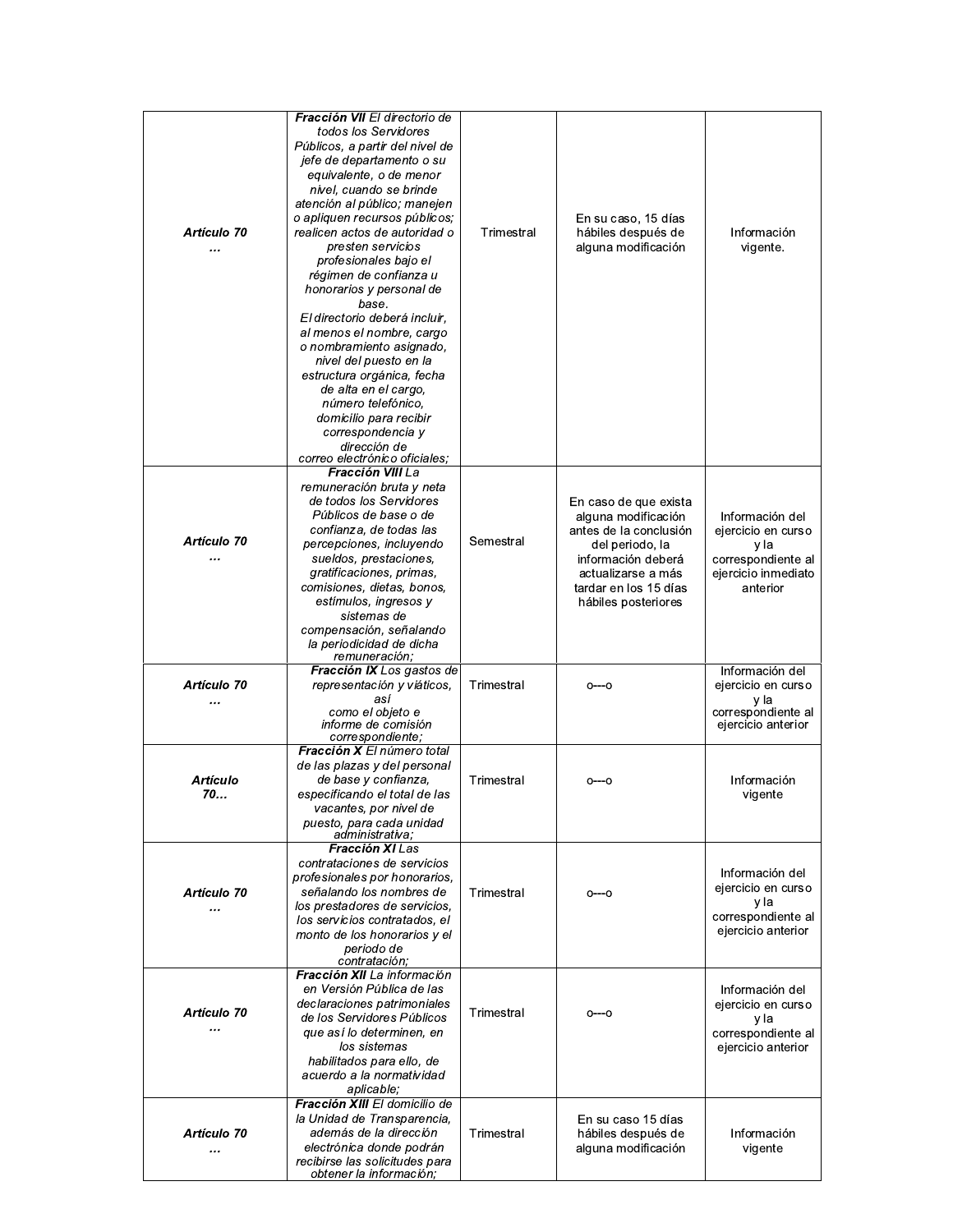| Artículo 70<br>       | <b>Fracción XIV</b> Las<br>convocatorias a concursos<br>para ocupar cargos públicos<br>y los resultados de los<br>mismos;                                                                                                                                                                                                               | Trimestral                                                    | En su caso, se<br>actualizará la<br>información, previo a la<br>fecha de vencimiento de<br>las convocatorias para<br>ocupar cargos públicos;<br>de conformidad con la<br>normativa aplicable<br>al sujeto obligado                                            | Información<br>vigente y del<br>ejercicio en curso                                                                                                                                                                                                                                                                                     |
|-----------------------|-----------------------------------------------------------------------------------------------------------------------------------------------------------------------------------------------------------------------------------------------------------------------------------------------------------------------------------------|---------------------------------------------------------------|---------------------------------------------------------------------------------------------------------------------------------------------------------------------------------------------------------------------------------------------------------------|----------------------------------------------------------------------------------------------------------------------------------------------------------------------------------------------------------------------------------------------------------------------------------------------------------------------------------------|
| <b>Artículo</b><br>70 | Fracción XV La información<br>de los programas de<br>subsidios, estímulos y<br>apoyos, en el que se deberá<br>informar respecto de los<br>programas de transferencia,<br>de servicios, de<br>infraestructura social y de<br>subsidio, en los que se<br>deberá contener lo<br>siguiente:                                                 | Trimestral                                                    | La información de los<br>programas que se<br>desarrollarán a lo largo<br>del ejercicio deberá<br>publicarse durante el<br>primer mes del año                                                                                                                  | Información del<br>ejercicio en curso<br>y la<br>correspondiente a<br>los dos ejercicios<br>anteriores                                                                                                                                                                                                                                 |
| Artículo 70<br>       | <b>Fracción XVI</b> Las<br>condiciones generales de<br>trabajo, contratos o<br>convenios que regulen las<br>relaciones laborales del<br>personal de base o de<br>confianza, así como los<br>recursos públicos<br>económicos, en especie o<br>donativos, que sean<br>entregados a los sindicatos<br>y ejerzan como recursos<br>públicos; | Trimestral                                                    | Cuando se establezca,<br>modifique o derogue<br>cualquier norma laboral<br>aplicable al sujeto<br>obligado, la información<br>normativa deberá o<br>actualizarse en un plazo<br>no mayor a 15 días<br>hábiles a partir de su<br>publicación y/o<br>aprobación | En cuanto a la<br>normatividad: la<br>información<br>vigente.<br>Respecto a los<br>recursos<br>entregados a<br>sindicatos: la<br>información del<br>ejercicio en curso<br>y la<br>correspondiente a<br>los dos ejercicios<br>anteriores                                                                                                |
| <b>Artículo</b><br>70 | <b>Fracción XVII</b> La<br>información curricular,<br>desde el nivel de jefe de<br>departamento o<br>equivalente, hasta el titular<br>del sujeto obligado, así<br>como, en su caso,<br>las sanciones<br>administrativas de<br>que haya sido objeto;                                                                                     | Trimestral                                                    | En su caso, 15 días<br>hábiles después de<br>alguna modificación a la<br>información de los<br>servidores públicos que<br>integran el sujeto<br>obligado,<br>así como su información<br>curricular                                                            | Información<br>vigente                                                                                                                                                                                                                                                                                                                 |
| Artículo 70<br>       | <b>Fracción XVIII</b> El listado de<br>Servidores Públicos con<br>sanciones administrativas<br>definitivas, especificando la<br>causa de sanción y la<br>disposición;                                                                                                                                                                   | Trimestral                                                    | $O^{--}O$                                                                                                                                                                                                                                                     | Información del<br>ejercicio en<br>curso y respecto<br>de los(as)<br>servidores(as)<br>públicos(as) que<br>hayan sido<br>sancionados y<br>permanezcan en<br>el sujeto<br>obligado al<br>momento de la<br>actualización de<br>información, se<br>conservará la<br>información, la<br>correspondiente<br>a dos ejercicios<br>anteriores. |
| Artículo 70<br>       | <b>Fracción XIX</b> Los servicios<br>que ofrecen señalando los<br>requisitos para acceder a<br>ellos:                                                                                                                                                                                                                                   | Trimestral                                                    | $O^{---}O$                                                                                                                                                                                                                                                    | Información<br>vigente                                                                                                                                                                                                                                                                                                                 |
| Artículo 70           | Fracción XX Los trámites,<br>requisitos y formatos que<br>ofrecen;                                                                                                                                                                                                                                                                      | Trimestral                                                    | $0^{--}0$                                                                                                                                                                                                                                                     | Información<br>vigente                                                                                                                                                                                                                                                                                                                 |
| Artículo 70<br>       | Fracción XXI La información<br>financiera sobre el<br>presupuesto asignado, así<br>como los informes del<br>ejercicio trimestral del gasto,<br>en términos de la Ley                                                                                                                                                                    | Trimestral y<br>anual respecto<br>del<br>presupuesto<br>anual | $O^{---}O$                                                                                                                                                                                                                                                    | Información del<br>ejercicio en curso<br>y la<br>correspondiente a<br>seis ejercicios                                                                                                                                                                                                                                                  |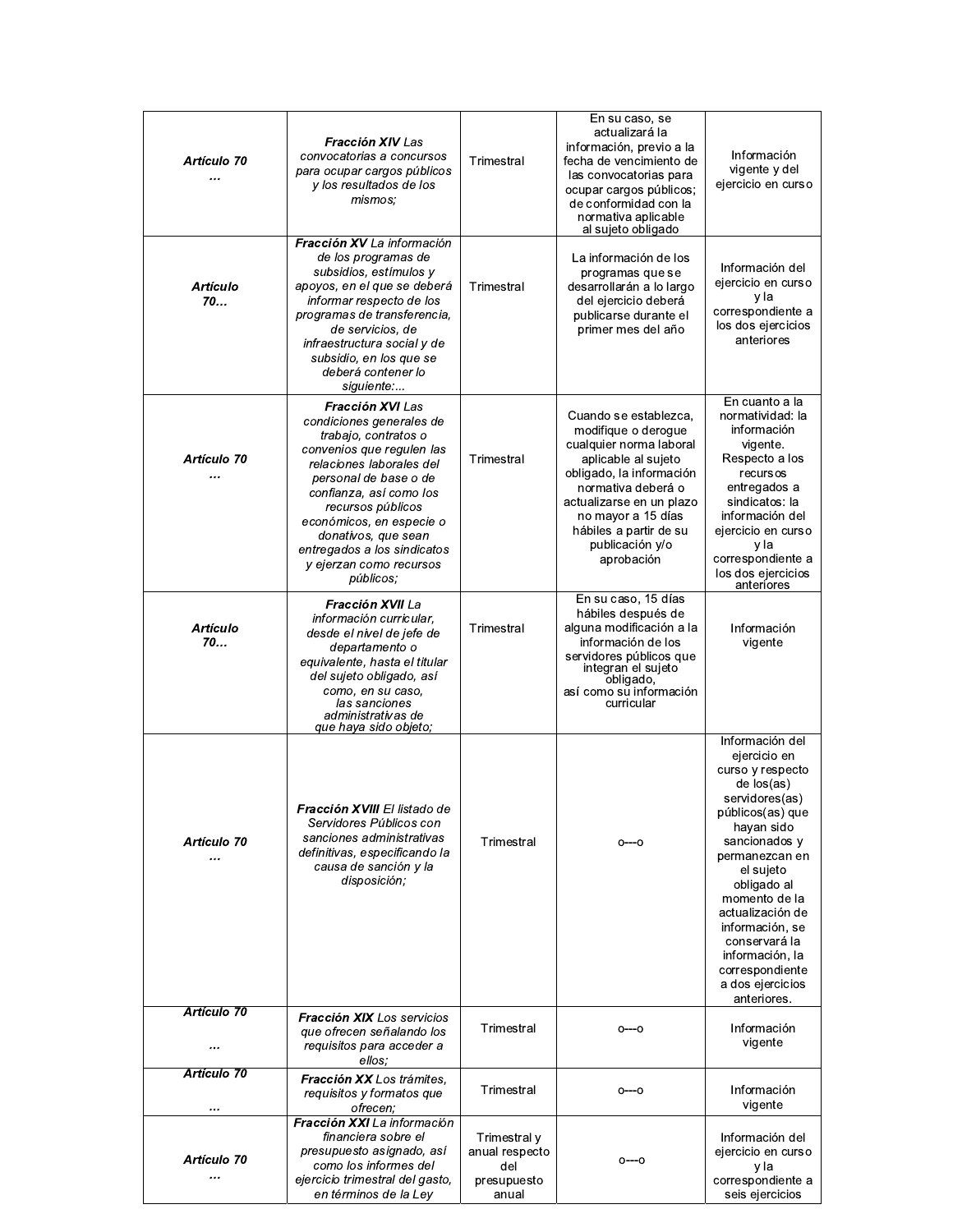|             | General de                                                 | asignado y la  |                                               | anteriores.                |
|-------------|------------------------------------------------------------|----------------|-----------------------------------------------|----------------------------|
|             | Contabilidad                                               | cuenta pública |                                               |                            |
|             | Gubernamental y demás<br>normatividad aplicable;           |                |                                               |                            |
|             |                                                            |                |                                               |                            |
|             |                                                            |                |                                               |                            |
|             | Fracción XXII La                                           |                |                                               | Información del            |
| Artículo 70 | información relativa a la                                  | Trimestral     | Con datos mensuales                           | ejercicio en curso         |
|             | deuda pública, en                                          |                |                                               | y la<br>correspondiente a  |
|             | términos de la                                             |                |                                               | seis ejercicios            |
|             | normatividad aplicable:                                    |                |                                               | anteriores.                |
|             | Fracción XXIII Los montos<br>destinados a gastos           |                | Anual, respecto al                            | Información del            |
| Artículo 70 | relativos a comunicación                                   | Trimestral     | Programa de                                   | ejercicio en curso         |
|             | social y publicidad oficial                                |                | Comunicación social o                         | y la<br>correspondiente a  |
|             | desglosada por tipo de                                     |                | equivalente                                   | dos ejercicios             |
|             | medio, proveedores,                                        |                |                                               | anteriores.                |
|             | número de contrato y<br>concepto o campaña;                |                |                                               |                            |
|             | Fracción XXIV Los informes                                 |                |                                               | Información                |
|             | de resultados de las                                       |                |                                               | generada en el             |
| Artículo 70 | auditorías al ejercicio                                    | Trimestral     | $O^{---}O$                                    | ejercicio en curso         |
| $\ddotsc$   | presupuestal de cada sujeto<br>obligado que se realicen y, |                |                                               | y la<br>correspondiente a  |
|             | en su caso, las aclaraciones                               |                |                                               | los tres ejercicios        |
|             | que                                                        |                |                                               | anteriores                 |
|             | correspondan;                                              |                |                                               |                            |
|             | Fracción XXV El resultado                                  |                | En su caso, 15 días<br>hábiles después de que | Información de             |
| Artículo 70 | de la dictaminación de los                                 | Anual          | el contador público                           | seis ejercicio             |
|             | estados financieros;                                       |                | independiente entregue                        | anteriores                 |
|             |                                                            |                | una dictaminación                             |                            |
|             | Fracción XXVI Los montos.                                  |                | especial                                      |                            |
|             | criterios, convocatorias y                                 |                |                                               |                            |
|             | listado de personas físicas o                              |                |                                               |                            |
|             | morales a quienes, por                                     |                |                                               | Información del            |
| Artículo 70 | cualquier motivo, se les<br>asigne o permita usar          | Trimestral     | $O^{---}O$                                    | ejercicio en curso<br>y la |
|             | recursos públicos o, en los                                |                |                                               | correspondiente a          |
|             | términos de las                                            |                |                                               | dos ejercicios             |
|             | disposiciones aplicables,                                  |                |                                               | anteriores                 |
|             | realicen actos de autoridad.<br>Asimismo, los informes que |                |                                               |                            |
|             | dichas personas les                                        |                |                                               |                            |
|             | entreguen sobre el uso y                                   |                |                                               |                            |
|             | destino de dichos recursos;<br><b>Fracción XXVII</b> Las   |                |                                               |                            |
|             | concesiones, contratos,                                    |                |                                               |                            |
|             | convenios, permisos,                                       |                |                                               | Información del            |
| Artículo 70 | licencias o autorizaciones                                 | Trimestral     | $0 - 0$                                       | ejercicio en curso         |
|             | otorgados, especificando los                               |                |                                               | y la<br>correspondiente a  |
|             | titulares de aquéllos,<br>debiendo publicarse su           |                |                                               | dos ejercicios             |
|             | objeto, nombre o razón                                     |                |                                               | anteriores                 |
|             | social del titular, vigencia,                              |                |                                               |                            |
|             | tipo, términos,<br>condiciones, monto y                    |                |                                               |                            |
|             | modificaciones, así como si                                |                |                                               |                            |
|             | el procedimiento involucra el                              |                |                                               |                            |
|             | aprovechamiento de bienes,                                 |                |                                               |                            |
|             | servicios y/o recursos<br>públicos;                        |                |                                               |                            |
|             | Fracción XXVIII La                                         |                |                                               |                            |
|             | información sobre los                                      |                |                                               | Información                |
|             | resultados sobre<br>procedimientos de                      |                |                                               | vigente; la                |
| Artículo 70 | adjudicación directa,                                      | Trimestral     | 0---0                                         | generada en el             |
|             | invitación restringida y                                   |                |                                               | ejercicio en curso         |
|             | licitación de cualquier                                    |                |                                               | y la<br>correspondiente a  |
|             | naturaleza, incluyendo la<br>Versión Pública del           |                |                                               | dos ejercicios             |
|             | Expediente respectivo y de                                 |                |                                               | anteriores.                |
|             | los contratos celebrados,                                  |                |                                               |                            |
|             | que deberá contener, por lo                                |                |                                               |                            |
|             | menos.<br>lo siguiente:                                    |                |                                               |                            |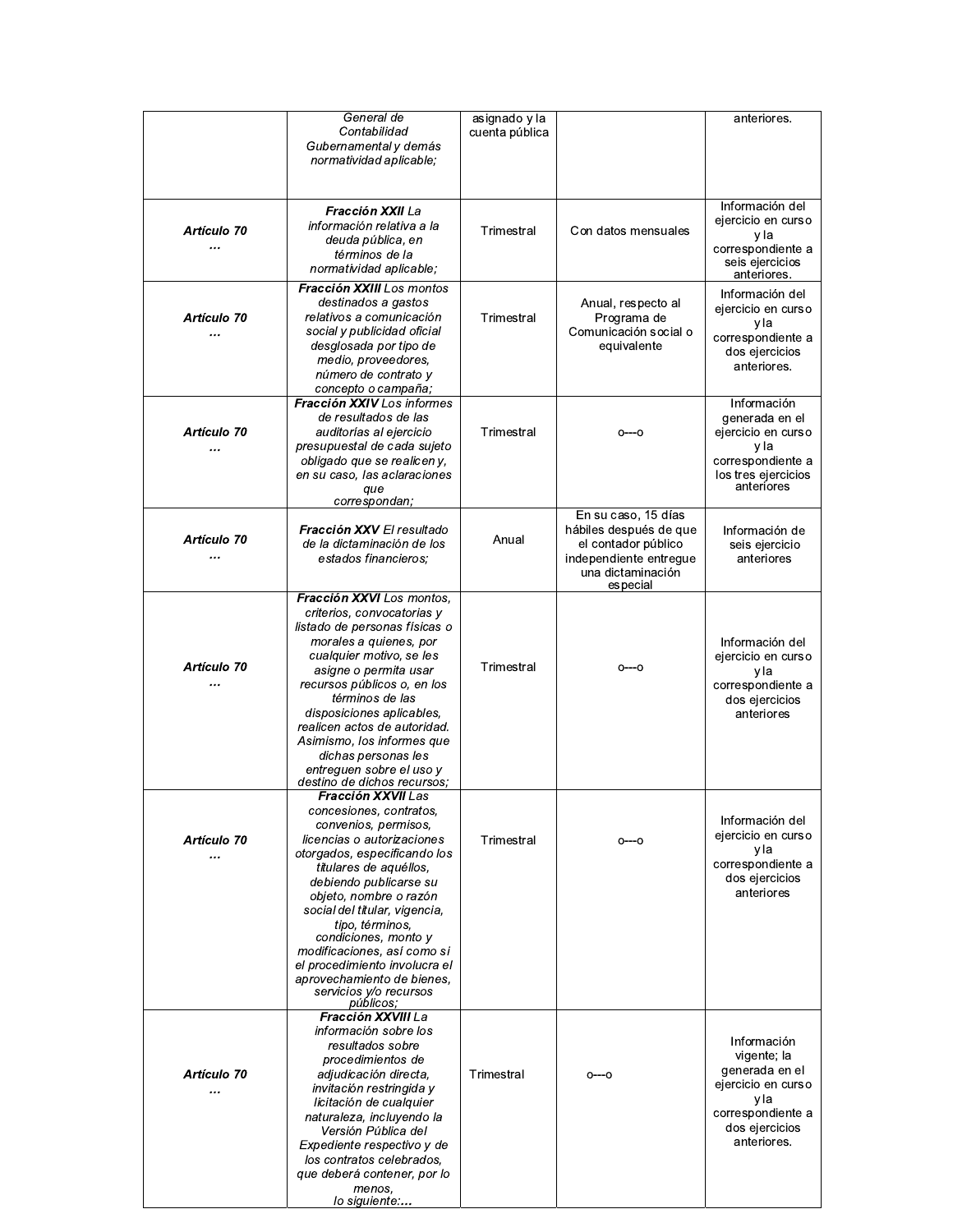| Artículo 70<br>        | <b>Fracción XXIX</b> Los informes<br>que por disposición legal<br>generen los sujetos<br>obligados;                                                                                                                                                  | Trimestral | 0---0                                                                                  | Información del<br>ejercicio en curso<br>y la<br>correspondiente a<br>dos ejercicios<br>anteriores                                                                                                                                                                                                                  |
|------------------------|------------------------------------------------------------------------------------------------------------------------------------------------------------------------------------------------------------------------------------------------------|------------|----------------------------------------------------------------------------------------|---------------------------------------------------------------------------------------------------------------------------------------------------------------------------------------------------------------------------------------------------------------------------------------------------------------------|
| <b>Artículo 70</b><br> | Fracción XXX Las<br>estadísticas que generen en<br>cumplimiento de sus<br>facultades, competencias o<br>funciones con la mayor<br>desagregación posible;                                                                                             | Trimestral | $0--0$                                                                                 | Información<br>generada en el<br>ejercicio en curso<br>y la<br>correspondiente a<br>los últimos seis<br>ejercicios                                                                                                                                                                                                  |
| Artículo 70            | Fracción XXXI Informe de<br>avances programáticos o<br>presupuestales, balances<br>generales y su estado<br>financiero;                                                                                                                              | Trimestral | A más tardar 30 días<br>naturales después del<br>cierre del periodo que<br>corresponda | Información del<br>ejercicio en curso<br>y la<br>correspondiente a<br>los últimos seis<br>ejercicios                                                                                                                                                                                                                |
| <b>Artículo 70</b><br> | Fracción XXXII Padrón de<br>proveedores y contratistas;                                                                                                                                                                                              | Trimestral | $O^{--}O$                                                                              | Información del<br>ejercicio en curso<br>y la<br>correspondiente al<br>ejercicio inmediato<br>anterior                                                                                                                                                                                                              |
| Artículo 70<br>        | <b>Fracción XXXIII</b> Los<br>convenios de coordinación<br>de concertación con los<br>sectores social y privado;                                                                                                                                     | Trimestral | 0---0                                                                                  | Información del<br>ejercicio en curso<br>y la<br>correspondiente al<br>ejercicio anterior y<br>los instrumentos<br>jurídicos vigentes<br>aun cuando éstos<br>sean de ejercicios<br>anteriores                                                                                                                       |
| Artículo 70<br>        | <b>Fracción XXXIV</b> El<br>inventario de bienes<br>muebles e inmuebles en<br>posesión y propiedad;                                                                                                                                                  | Semestral  | En su caso, 30 días<br>hábiles después de<br>adquirir o dar de baja<br>algún bien      | Información<br>vigente respecto al<br>inventario de<br>bienes muebles e<br>inmuebles. En<br>cuanto al<br>inventario de altas<br>y bajas, así como<br>los bienes<br>muebles e<br>inmuebles<br>donados, se<br>conservará la<br>información<br>vigente y y la<br>correspondiente<br>al semestre<br>anterior concluido. |
| Artículo 70<br>        | <b>Fracción XXXV</b> Las<br>recomendaciones emitidas<br>por los órganos públicos del<br>Estado mexicano u<br>organismos internacionales<br>garantes de los derechos<br>humanos, así como las<br>acciones que han llevado a<br>cabo para su atención; | Trimestral | 0---0                                                                                  | Información<br>generada en el<br>ejercicio en curso<br>a partir de la<br>notificación de la<br>recomendación<br>y/o sentencia.<br>Una vez<br>concluido el<br>seguimiento de<br>la<br>recomendación<br>y/o sentencia<br>conservar la<br>información<br>durante<br>dos<br>ejercicios                                  |
| Artículo 70<br>        | <b>Fracción XXXVI</b> Las<br>resoluciones y laudos<br>que se emitan en<br>procesos o<br>procedimientos seguidos<br>en<br>forma de juicio:                                                                                                            | Trimestral | $0^{---}0$                                                                             | Información del<br>ejercicio en curso<br>y la<br>correspondiente al<br>ejercicio anterior                                                                                                                                                                                                                           |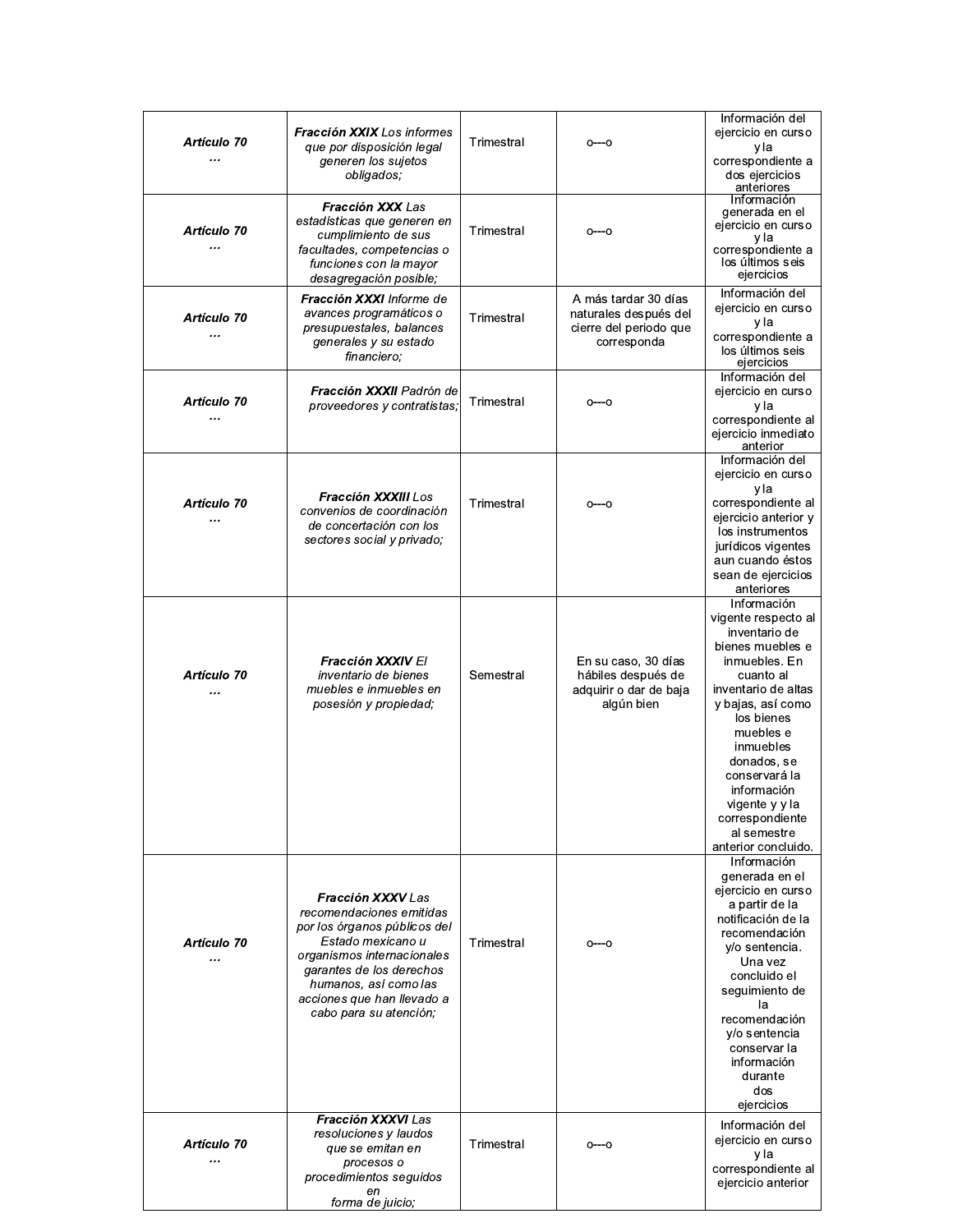| Artículo 70<br>          | Fracción XXXVII Los<br>mecanismos de<br>participación ciudadana;                                                                                                                                                                         | Trimestral                   | 0---0                                                                                                                                                                                                                                                                                                                                                 | Información del<br>ejercicio en curso<br>y la<br>correspondiente al<br>ejercicio anterior                                                 |
|--------------------------|------------------------------------------------------------------------------------------------------------------------------------------------------------------------------------------------------------------------------------------|------------------------------|-------------------------------------------------------------------------------------------------------------------------------------------------------------------------------------------------------------------------------------------------------------------------------------------------------------------------------------------------------|-------------------------------------------------------------------------------------------------------------------------------------------|
| Artículo 70<br>          | Fracción XXXVIII Los<br>programas que ofrecen,<br>incluvendo información<br>sobre la población, objetivo<br>y destino, así como los<br>trámites, tiempos de<br>respuesta, requisitos y<br>formatos<br>para acceder a los mismos:         | Trimestral                   | 0---0                                                                                                                                                                                                                                                                                                                                                 | Información del<br>ejercicio en curso<br>y la<br>correspondiente a<br>los dos ejercicios<br>anteriores                                    |
| Artículo 70<br>          | <b>Fracción XXXIX</b> Las<br>actas y resoluciones del<br>Comité de<br>Transparencia de los<br>sujetos obligados;                                                                                                                         | Semestral<br>У<br>trimestral | Semestral, respecto de<br>las sesiones y<br>resoluciones.<br>En cuanto al calendario<br>de las sesiones a<br>celebrar, se publicará<br>la información en el<br>primer trimestre del<br>ejercicio en curso.<br>Respecto a los<br>integrantes del Comité<br>de transparencia, se<br>actualizará<br>trimestralmente la<br>información<br>correspondiente | Información del<br>ejercicio en curso<br>y la<br>correspondiente al<br>ejercicio anterior<br>respecto a las<br>sesiones v<br>resoluciones |
| <b>Artículo 70</b><br>   | Fracción XL Todas las<br>evaluaciones y encuestas<br>que hagan los sujetos<br>obligados a programas<br>financiados con<br>recursos públicos;                                                                                             | Anual                        | $O^{--}O$                                                                                                                                                                                                                                                                                                                                             | Información<br>generada en el<br>ejercicio en curso<br>y la<br>correspondiente al<br>ejercicio anterior                                   |
| Artículo 70<br>          | <b>Fracción XLI</b> Los estudios<br>financiados con recursos<br>públicos;                                                                                                                                                                | Trimestral                   | En su caso, 30 días<br>hábiles después de<br>publicar los resultados<br>del estudio                                                                                                                                                                                                                                                                   | Información del<br>ejercicio en curso<br>y la<br>correspondiente a<br>dos ejercicios<br>anteriores                                        |
| Artículo 70              | Fracción XLII El listado<br>de jubilados y<br>pensionados y el monto<br>que reciben;                                                                                                                                                     | Trimestral                   | $0^{--}0$                                                                                                                                                                                                                                                                                                                                             | Información del<br>ejercicio en curso<br>y la<br>correspondiente al<br>ejercicio anterior                                                 |
| Artículo 70<br>          | Fracción XLIII Los ingresos<br>recibidos por cualquier<br>concepto señalando el<br>nombre de los responsables<br>de recibirlos, administrarlos<br>y ejercerlos, así<br>como su destino, indicando<br>el destino de cada uno de<br>ellos: | Trimestral                   | $0^{--}0$                                                                                                                                                                                                                                                                                                                                             | Información<br>vigente y la<br>correspondiente a<br>dos ejercicios<br>anteriores                                                          |
| Artículo 70<br>          | <b>Fracción XLIV</b> Donaciones<br>hechas a terceros en dinero<br>o en especie;                                                                                                                                                          | Semestral                    | 0---0                                                                                                                                                                                                                                                                                                                                                 | Información que<br>se genere en el<br>ejercicio en curso<br>y la<br>correspondiente al<br>ejercicio anterior                              |
| Artículo 70<br>$\ddotsc$ | Fracción XLV El catálogo<br>de disposición y guía de<br>archivo<br>documental;                                                                                                                                                           | Anual                        | $0^{--}0$                                                                                                                                                                                                                                                                                                                                             | Información<br>vigente                                                                                                                    |
| <b>Artículo 70</b><br>   | Fracción XLVI Las actas<br>de sesiones ordinarias y<br>extraordinarias, así como<br>las opiniones y<br>recomendaciones que<br>emitan, en su caso, los<br>consejos consultivos;                                                           | Trimestral                   | $O^{--}O$                                                                                                                                                                                                                                                                                                                                             | Información que<br>se genere en el<br>ejercicio en curso<br>y la<br>correspondiente al<br>ejercicio anterior                              |